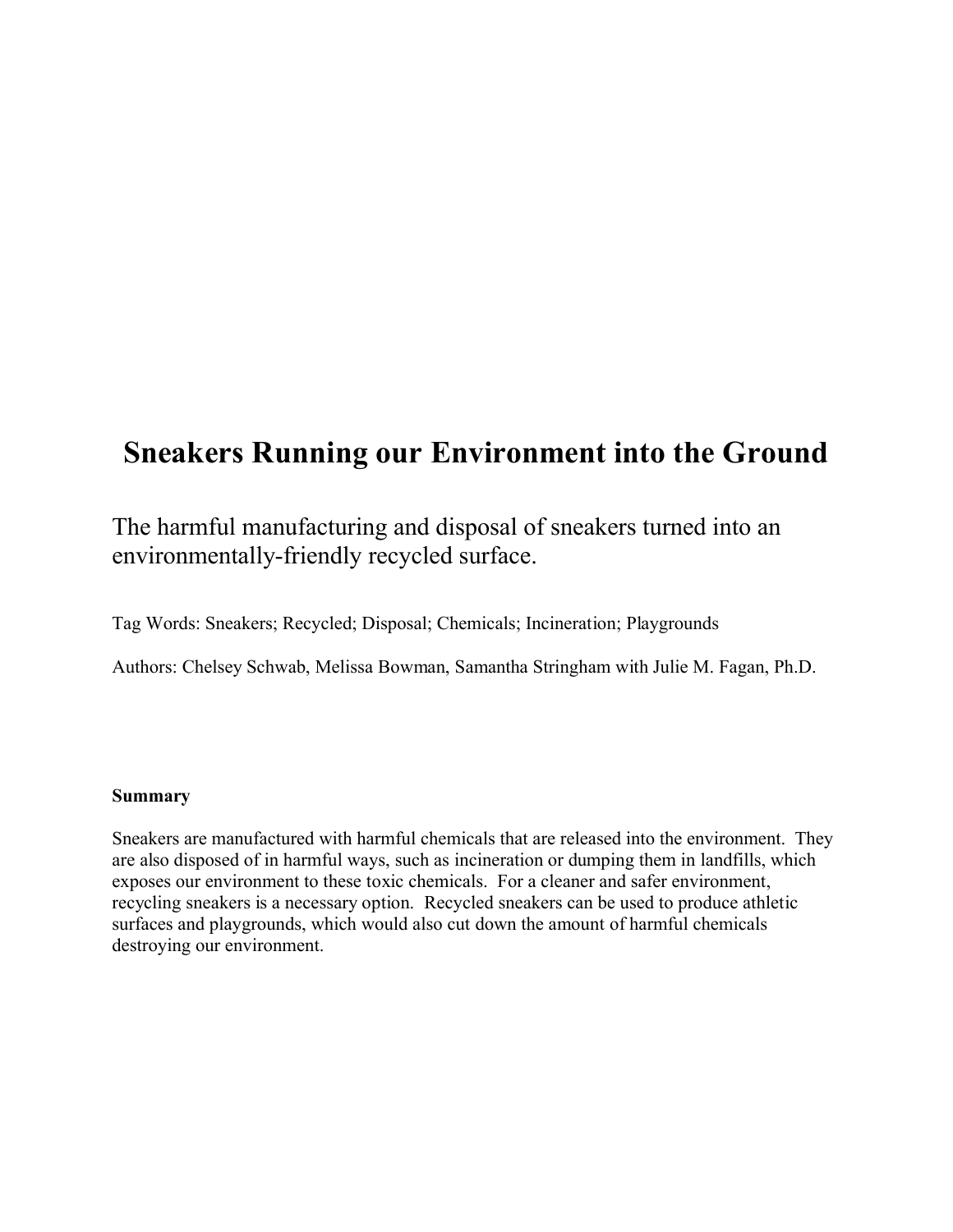## **The Issue: The manufacturing process and disposal of sneakers is harming our environment.**

Used sneakers are usually thrown away in the trash just like any other piece of garbage. However, the materials that sneakers are made of contain toxic chemicals that pollute the environment and cause health problems. Therefore, it is unsafe to dispose of sneakers in landfills.

Most people do not consider what chemicals go into the sneakers that they purchase, but instead look at its aesthetics and pertinence to their training. They overlook the harm that sneakers could cause the environment and do not seek out environmentally friendly shoes such as those with "recycled components." Therefore, it is imperative that people adopt the habit of recycling their used sneakers. Sneakers must be disposed of in an environmentally friendly manner because the chemicals in shoes are harmful to the environment and all living things.

There are three main parts of a sneaker: the leather upper, the elastic midsole, and an abrasionresistant sole. Different chemicals are needed to produce different parts of the sneaker. Titanium oxide gives a sneaker its bright white color and dyes on the logo are made with heavy metals (Williams). Most shoelaces are constructed with non-recycled polyester, even though polyester laces can be recycled and reused to make more shoelaces (Williams). Polyurethane, which makes the spongy insole, is made from two viscous liquids – isocyanates and polyols (Walking on Air). Polyurethane powder is the form that is most harmful to production workers because it can be easily inhaled. Workers must wear masks when using polyurethane powder to minimize risk of respiratory problems and other health conditions. Some sneakers also have air pockets that contain ozone-depleting gas.

The foamy midsole of the sneaker seems to contain the most harmful chemicals. Isocyanates cause a variety of health hazards when released into the air, including "irritation of the eyes, mucous membranes and respiratory system with symptoms resembling asthma or bronchitis, and decreased lung function" (Agius). Only a small amount of exposure to isocyanates is needed for someone to experience health problems, and the invisible and odorless nature of these chemicals makes them difficult to detect. (Agius) There are many different types of polyether polyols that are used in the production of polyurethane, which are typically less dangerous than isocyantes. Polyols are irritants and can aggravate the eyes, skin, nasal passages, and airways through direct contact or inhalation (Agius). Within the isocyanate and polyol groups are four chemicals: benzene, toluene, ethylbenzene, and xylenes. These chemicals are known as "The Big 4" toxins because they are carcinogens, central nervous system disrupters, and respiratory irritants, among other biological irritants (Goleman).

Benzene is a chemical that is a colorless or light yellow liquid at room temperature, has a sweet odor, and is highly flammable (CDC). It evaporates into the air very quickly and has a heavy vapor that may sink into low-lying areas. Benzene is widely used in the United States, ranking in the top 20 chemicals for production volume. Certain industries use benzene to make chemicals that are used to make plastics, resins, and nylon and synthetic fibers. Benzene is also used to make some types of lubricants, rubbers, dyes, detergents, drugs, and pesticides. The major effect of benzene from long-term exposure (one year or more of exposure) is on the blood.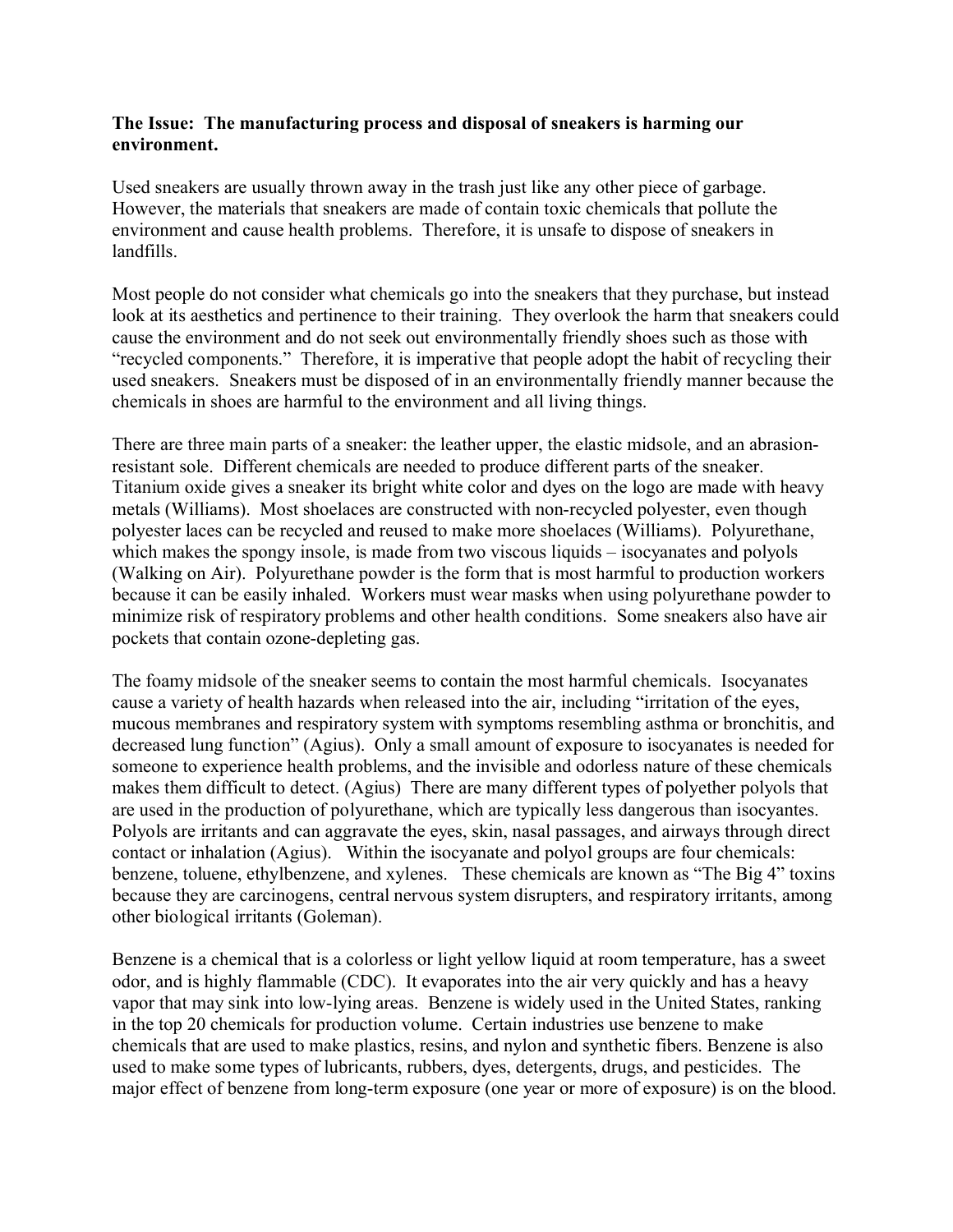Benzene causes harmful effects on the bone marrow and can cause a decrease in red blood cells, leading to anemia. It can also cause excessive bleeding and can affect the immune system, increasing the chance for infection. Some women who breathed high levels of benzene for many months had irregular menstrual periods and a decrease in the size of their ovaries. Animal studies have shown low birth weights, delayed bone formation, and bone marrow damage when pregnant animals breathed benzene. The Department of Health and Human Services (DHHS) has determined that benzene causes cancer in humans. Long-term exposure to high levels of benzene in the air can cause leukemia, cancer of the blood-forming organs (CDC).

Toluene is a clear, colorless liquid with a distinctive smell. Toluene occurs naturally in crude oil and in the tolu tree. It is also produced in the process of making gasoline and other fuels from crude oil and making coke from coal. Toluene is used in making paints, paint thinners, fingernail polish, lacquers, adhesives, and rubber, and in some printing and leather tanning processes. Toluene may affect the nervous system. Low to moderate levels can cause tiredness, confusion, weakness, drunken-type actions, memory loss, nausea, loss of appetite, and hearing and color vision loss. Inhaling high levels of toluene in a short time can cause lightheadedness, dizziness, or sleepiness, and unconsciousness or death in extreme cases. High levels of toluene may also affect the kidneys (Agency for Toxic Substances).

Ethylbenzene is a colorless, flammable liquid that smells like gasoline. It is naturally found in coal tar and petroleum, as well as in manufactured products such as inks, pesticides, and paints. Ethylbenzene is used primarily to make other chemicals, including styrene, and is also used as a solvent and in fuels. Exposure to high levels of ethylbenzene in air for short periods can cause eye and throat irritation. Exposure to higher levels can result in dizziness. Irreversible damage to the inner ear and hearing has been observed in animals exposed to relatively low concentrations of ethylbenzene for several days to weeks. Exposure to relatively low concentrations of ethylbenzene in air for several months to years causes kidney damage in animals. The International Agency for Research on Cancer (IARC) has determined that ethylbenzene is a possible human carcinogen (Agency for Toxic Substances).

Xylenes are a group of chemicals that are found naturally or are produced synthetically, and come in the form of a colorless and sweet-smelling liquid (Environment Agency). They are released into the environment when sneaker soles are produced. Additionally, "xylenes can be toxic to wildlife and are considered volatile organic compounds (VOCs) that can contribute to harmful ground-level ozone formation" (Environment Agency). The biggest problem with using xylenes in sneaker production is the negative effect they have on wildlife, particularly on aquatic organisms.

The United States has many laws enacted to help monitor product manufacturing companies and the chemicals they use, including companies that manufacture sneakers. However, most sneaker production occurs outside of the United States, so these laws cannot apply. For example, many sneaker companies produce their products in China, which does not have very strict environmental laws and regulations. The United States is currently working with China to improve their laws through a program called the EPA-China Environmental Law Initiative (EPA). There is the concern that shoe production companies in China and other countries are not being monitored close enough for fair labor and environmental practices. China accounts for the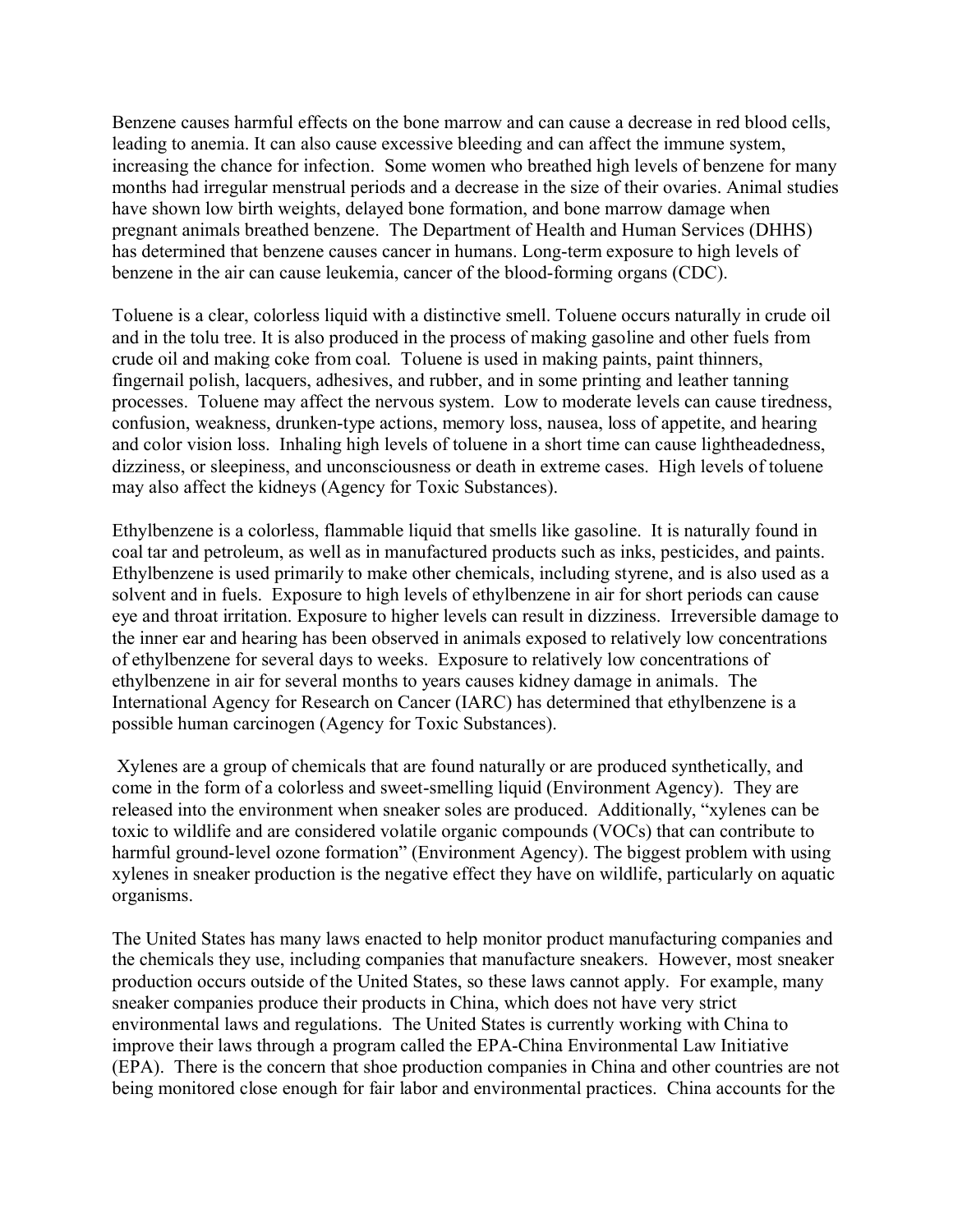production of the majority of shoes that are shipped to the United States. Unfortunately, the shoe production factories are largely contributing to China's deteriorating environment. China "is fast becoming an ecological wasteland, home to some of the world's smoggiest cities as well as rampant water shortages, soil erosion, and acid rain" (Bremner). Not only is the manufacturing and disposal of sneakers polluting our environment, but the chemicals released from these processes are endangering the health of the production workers and everyday consumers.

Every person that walks this earth leaves behind a carbon footprint. A person's carbon footprint is "the total set of [greenhouse gas](http://en.wikipedia.org/wiki/Greenhouse_gas) (GHG) emissions caused by an organization, event or product" (Nature Conservancy). Many runners think of their sport as environmentally friendly and believe they have a minimal carbon footprint due to the lack of equipment necessary. However, avid runners frequently purchase new running shoes. The sneakers that runners frequently go through "are made of plastic, the kind of plastic that the human race engineered to last for a thousand years" so their carbon footprint is quite large (Williams). The plastic is made to last for many years, so it is difficult to dispose of and is left behind for generations to come. The different chemicals needed to manufacture sneakers are adding to the gas emissions into our atmosphere and increasing our carbon footprint.

Different companies such as Adidas, New Balance, and Brooks have realized that their products can be harmful and are making changes. [Adidas,](http://www.adidas.com/us/homepage.asp) Brooks, and others have stopped using polyvinyl chloride (PVC was once a footwear staple but is toxic to workers and known to form carcinogenic dioxin when it burns), [New Balance](http://www.newbalance.com/) and Brooks are using recycled shoeboxes, Mizuno has replaced some plastic with materials made from castor oil; and Nike has pioneered better glues (Williams). Asics is starting to add rice husks to its outsoles (Williams). Oboz, which makes trail running shoes, is planting trees to offset its carbon emissions, and a Portland sneaker company called END, is using partly recycled soles (Williams). Although these shoe companies have the best of intentions of reducing their carbon footprints, it is often difficult to monitor their green tactics because their shoe components are imported from several different manufacturing locations around the world. It is difficult to keep track of the manufacturing practices in China and Indonesia for a headquarters located in New York City.

While the manufacturing of sneakers is detrimental to the environment and people, the improper discarding of sneakers is even more deleterious. Sneakers are not biodegradable, so they stay in landfills forever without breaking down or must be incinerated instead. The harmful chemicals get emitted into the soil and the air, which directly pollutes our surroundings.

# **The Service Project**

To help combat the environmental problems associated with throwing away old athletic shoes and sneakers, our group held local sneaker recycling drives throughout the Rutgers community and surrounding areas. Sneakers were collected at a Rutgers Field Hockey game, a local middle school, and among friends and family in the area. The shoes that we collected were donated to the Nike Reuse-A-Shoe program, which is responsible for turning old sneakers into Nike Grind, the very material used to make tracks, basketball courts, tennis courts, and playgrounds. Our goal of collecting at least 100 pairs of shoes to donate was achieved.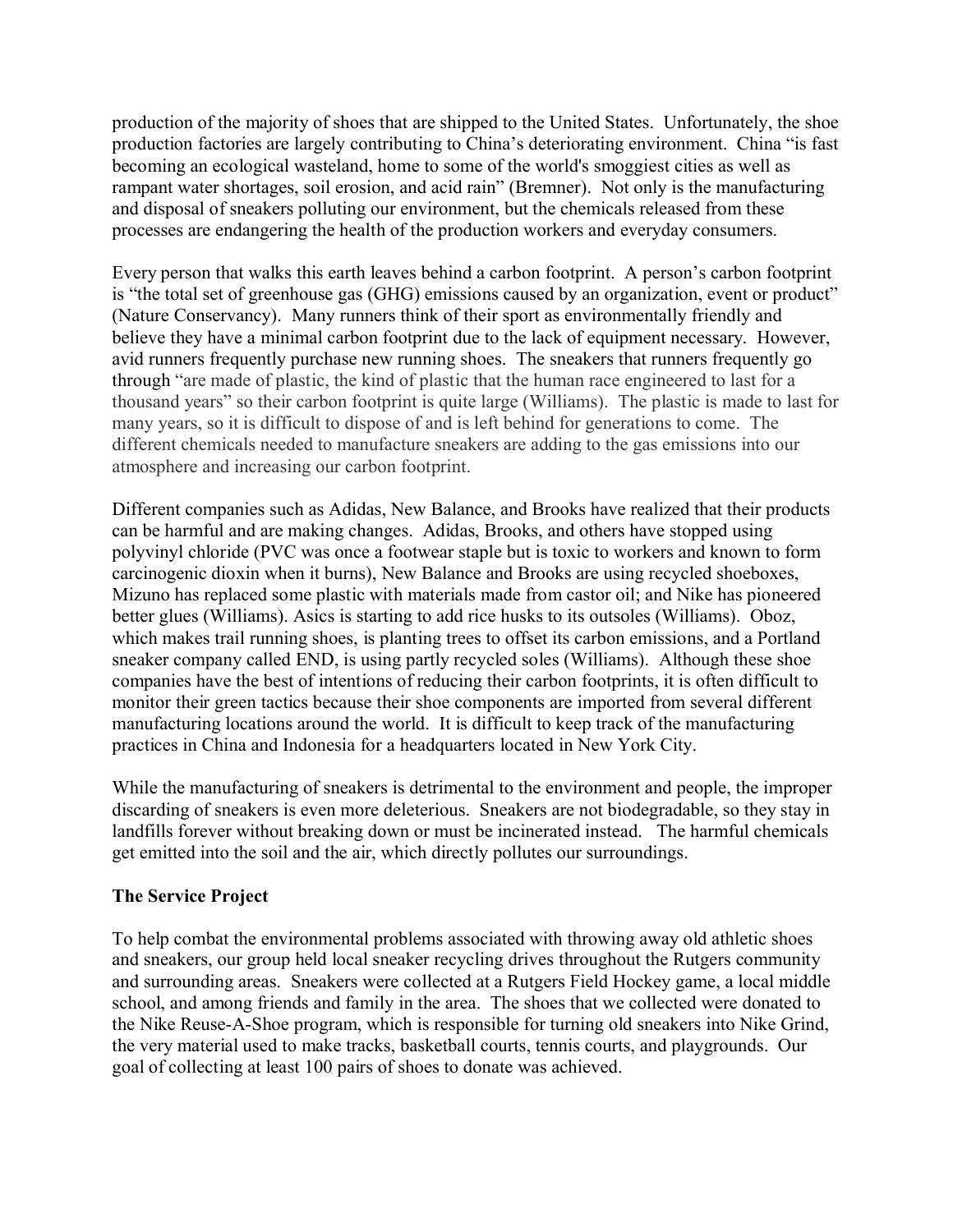Additionally, we are interested in expanding upon the Nike program with our Adopt-A-School idea. Instead of simply donating sneakers to the Reuse-A-Shoe program, groups will be able to pick a school or recreational facility seriously in need of a new athletic surface or playground and collect shoes specifically for that facility. For example, the high school in New Brunswick may be in need of a new indoor basketball court, so our group would set out to collect sneakers specifically for this cause. We wrote and sent a proposal to Nike about this idea.

## **The Nike Proposal:**

To Whom It May Concern:

We are students at Rutgers University in New Brunswick, NJ who are inspired by your Reuse-a-Shoe program and have centered a class project around this program. For our project, we researched the detriments of throwing away used sneakers, and the benefits of recycling them. We held sneaker recycling drives at a Rutgers field hockey game, at a local middle school, and also individually collected shoes from friends and family. This project has helped us realize that certain populations are more in need of athletic surfaces than others. Underprivileged school districts who cannot afford new athletic surfaces may be able to benefit from Nike Grind.

We are suggesting a program in which Nike donates a surface to one of these underprivileged schools, free of charge for that school district. This program would be similar to the "Make a Wish Foundation" where the wishes of children with life threatening diseases are met, or similar to "Box Tops for Education" where students and people from the community bring in box tops from General Mills' cereal boxes and these box tops can be turned into money to improve schools in the community. Nike would adopt one school per year, and a certain portion of shoes that are donated to Nike will be allocated for that specific school. Nike would advertise on their Reuse-a-Shoe website for this cause, and ask for monetary donations to fund the construction and implementation of the surface. Nike would fund any additional fees necessary that the donations could not cover.

We would like you to please consider putting our community service idea into action, and we would be more than willing to help in any way to get it started up. As runners and Rutgers athletes, we are particularly interested in seeing others benefit from fitness and sports that we enjoy. We have spoken to other athletes in the Rutgers community who are also interested in making this non-profit idea a success. In the New Brunswick community, we see many children who play outside in parking lots or on the streets, but could truly benefit from more advanced athletic facilities. If you have any questions about our proposal, feel free to contact us or our professor, Julie Fagan, at a time that is convenient for you. Thank you very much for your time.

Sincerely,

Melissa Bowman [\(melissab@eden.rutgers.edu,](mailto:melissab@eden.rutgers.edu) 717-606-5059) Chelsey Schwab Samantha Stringham Professor Julie Fagan [\(fagan@rci.rutgers.edu\)](mailto:fagan@rci.rutgers.edu)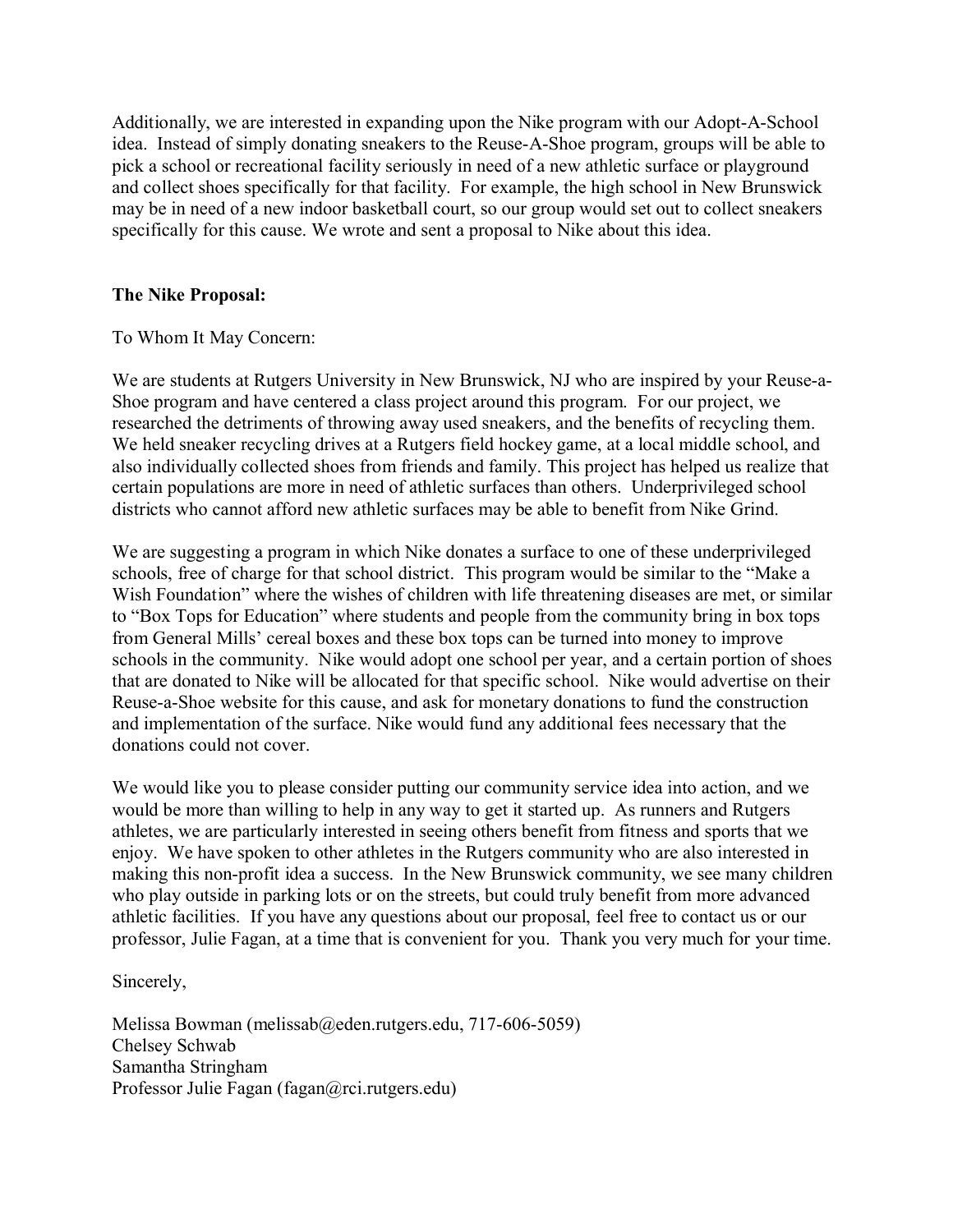### **References:**

- Agius, Raymond. "Weller: Cooper Tools". Department of Community Health Services. 8 October 2009. <http://www.digikey.com/Web%20Export/Supplier%20Content/Cooper\_72/PDF/Cooper \_Isocyanates.PDF>
- Bremner, Brian. "China's Big Dirty Secret". 1 February 2005. Business Week. 8 October 2009. [<http://www.businessweek.com/bwdaily/dnflash/feb2005/nf2005011\\_6686\\_db065.htm>](http://www.businessweek.com/bwdaily/dnflash/feb2005/nf2005011_6686_db065.htm).
- "Carbon Footprint Calculator: What's My Carbon Footprint?" 2009. Nature Conservancy. 7 October 2009. <http://www.nature.org/initiatives/climatechange/calculator/>
- "EPA: China Environmental Law Initiative." 24 November 2009. United States Environmental Protections Agency. 6 December 2009. <http://www.epa.gov/ogc/china/initiative\_home.htm>
- "Facts about Benzene." 29 August 2005. Centers for Disease Control and Prevention. 6 December 2009. <http://www.bt.cdc.gov/agent/benzene/basics/facts.asp>.
- Goleman, Daniel. "Why Don't Running Shoes Biodegrade?" 13 January 2009. DanielGoleman.info. 7 October 2009. <http://www.danielgoleman.info/blog/2009/01/13/why-dont-running-shoes-biodegrade/>.
- "Polyurethane Saves Weight in Shoes: Walking on Air." 8 October 2009. [<http://www.research.bayer.com/edition\\_16/16\\_Polyurethanes.pdfx>](http://www.research.bayer.com/edition_16/16_Polyurethanes.pdfx)
- "Running Shoe." 2009. How Products are Made, Volume 1. 7 October 2009. <http://www.madehow.com/Volume-1/Running-Shoe.html >
- Stevenson, Jason. "How to be a Greener Runner". Running Shoes and Gear: Green Running. November 2008. Runners World. 7 October 2009.  $\lt$ http://www.runnersworld.com/article/0,7120,s6-240-488--12883-0,00.html >.
- Stevenson, Jason. "Running's Impact on Earth". Running Shoes and Gear: Green Running. November 2008. Runners World. 7 October 2009.  $\lt$ http://www.runnersworld.com/article/0,7120,s6-240-488--12910-0,00.html >.
- "ToxFAQs for Ethylbenzene." 26 October 2007. Agency for Toxic Substances & Disease Registry. 6 December 2009. <http://www.atsdr.cdc.gov/tfacts110.html>.
- "ToxFAQs for Toluene." February 2001. Agency for Toxic Substances & Disease Registry. 6 December 2009. <http://www.atsdr.cdc.gov/tfacts56.html>.
- Williams, Florence. "The Runners Footprint." 2008. Runners World. 7 October 2009. <http://www.runnersworld.com/article/0,7120,s6-240-488--12892-0,00.html>.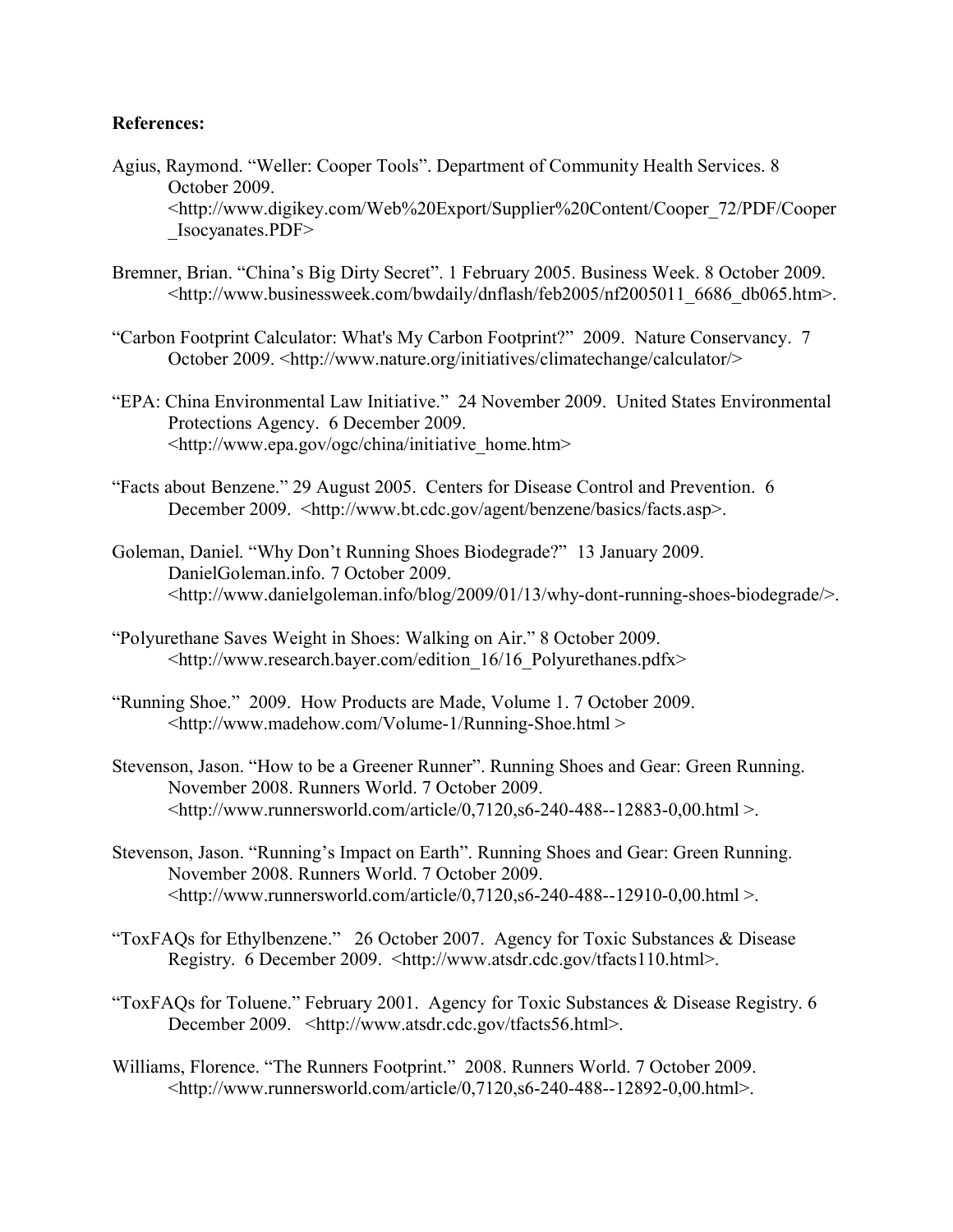"Worn Out. Play On. Nike Reuse-A-Shoe." 2008. Nike. 7 October 2009. <http://www.nikereuseashoe.com/>

"Xylene." 8 October 2009. Environment Agency. 3 September 2009. < [http://www.environment-agency.gov.uk/business/topics/pollution/254.aspx>](http://www.environment-agency.gov.uk/business/topics/pollution/254.aspx)

### **Editorials**

1) Chelsey Schwab 1122 Dogwood Court Pottstown, PA 19465 [cschwab@eden.rutgers.edu](mailto:cschwab@eden.rutgers.edu) 610-299-8535

"The Mercury" – Pottstown, Pennsylvania

A group of students in the Rutgers University community, one of them being a resident of Pottstown, Pennsylvania and former Owen J. Roberts student, took an interest in the harmful effects that sneakers can have on the environment. Sneakers are harmful to the environment in their manufacturing and disposal. They are manufactured with "the big 4" chemicals which are; Benzene, Toluene, Ethyl Benzene, and Xylene. These chemicals are carcinogens, central nervous system disrupters, and respiratory irritants, among other biological irritants and are released into the environment during the manufacturing process and their disposal. Most sneakers are burned and not recycled which releases the harmful chemicals and exposes them to humans and the environment. The Rutgers University group collected sneakers from a local middle school, at a Rutgers University Field Hockey game, and from other college students. These shoes are being taken to the Nike Reuse-A-Shoe program where they are to be recycled and turned into tracks, basketball courts, tennis courts, and playground surfaces. Recycling the shoes reduces the amount of harmful elements released into the environment and provides a safer alternative. Nike sponsors groups to donate large amounts of shoes and for more information you can visit; [http://www.nikereuseashoe.com/.](http://www.nikereuseashoe.com/)

 $\mathcal{L}_\mathcal{L} = \{ \mathcal{L}_\mathcal{L} = \{ \mathcal{L}_\mathcal{L} = \{ \mathcal{L}_\mathcal{L} = \{ \mathcal{L}_\mathcal{L} = \{ \mathcal{L}_\mathcal{L} = \{ \mathcal{L}_\mathcal{L} = \{ \mathcal{L}_\mathcal{L} = \{ \mathcal{L}_\mathcal{L} = \{ \mathcal{L}_\mathcal{L} = \{ \mathcal{L}_\mathcal{L} = \{ \mathcal{L}_\mathcal{L} = \{ \mathcal{L}_\mathcal{L} = \{ \mathcal{L}_\mathcal{L} = \{ \mathcal{L}_\mathcal{$ 

2) Melissa Bowman melissab@eden.rutgers.edu 44 Cherry Hill Rd. Ronks, PA 17572 717.606.5059

Three Rutgers University students, including Melissa Bowman of Ronks, held a shoe drive to help the environment. The chemicals involved in the production of sneakers are very detrimental to the atmosphere. These chemicals are also damaging to the environment when sneakers are disposed of improperly. Many components of sneakers are not biodegradable and add to the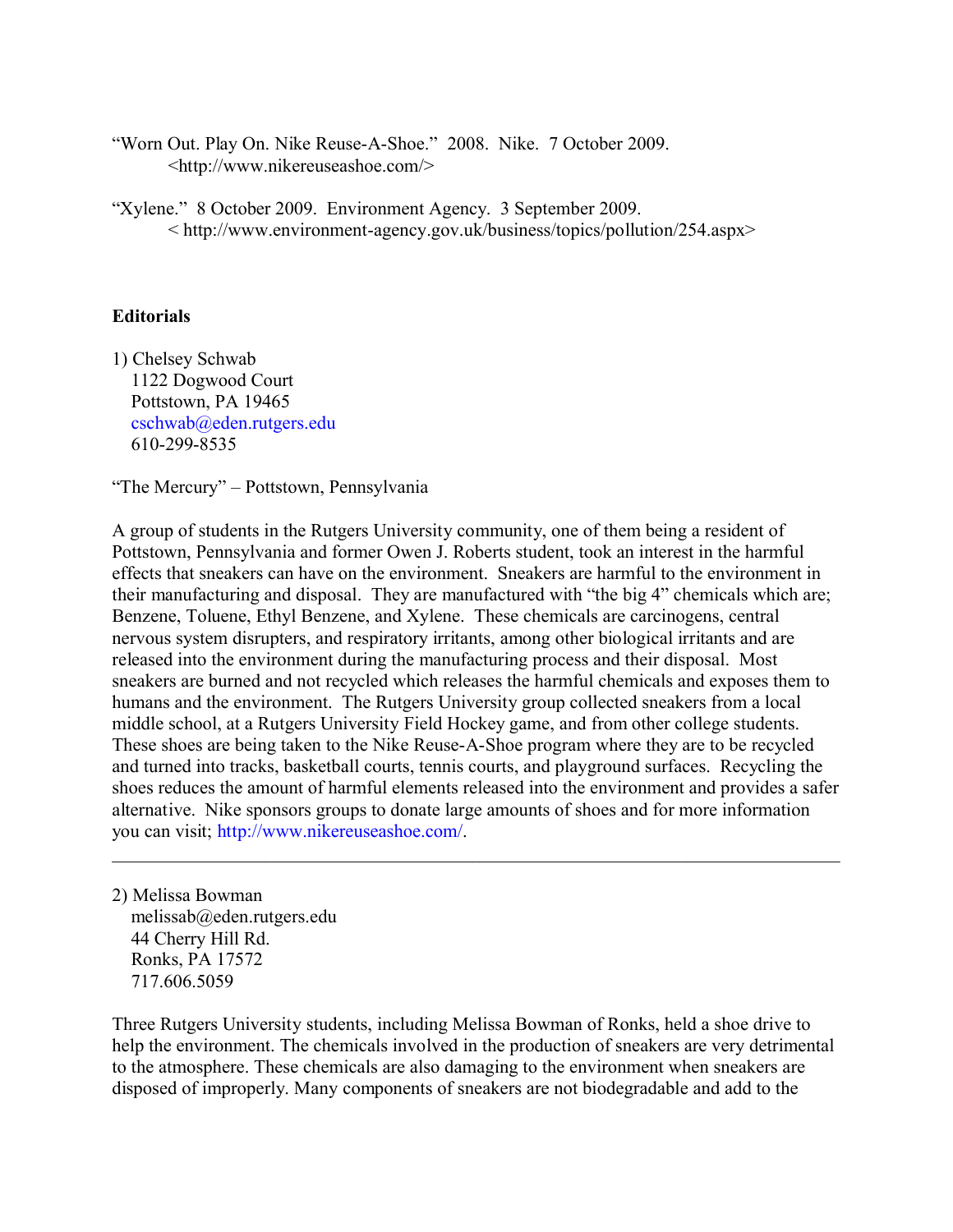massive amount of trash that has already accumulated on the Earth. These students decided to do their part in helping to reduce all of these harmful effects.

Nike sponsors a program called Reuse-a-Shoe and this is the program the students donated the sneakers to. Nike invites people to donate their old shoes at one of their collection sites located across the country. These shoes are then broken down into different components and are used to make athletic facilities such as basketball courts, tennis courts, or tracks. Not only are the harmful effects of thrown away shoes avoided, but also in need organizations like YMCAs get new athletic facilities.

 $\mathcal{L}_\mathcal{L} = \{ \mathcal{L}_\mathcal{L} = \{ \mathcal{L}_\mathcal{L} = \{ \mathcal{L}_\mathcal{L} = \{ \mathcal{L}_\mathcal{L} = \{ \mathcal{L}_\mathcal{L} = \{ \mathcal{L}_\mathcal{L} = \{ \mathcal{L}_\mathcal{L} = \{ \mathcal{L}_\mathcal{L} = \{ \mathcal{L}_\mathcal{L} = \{ \mathcal{L}_\mathcal{L} = \{ \mathcal{L}_\mathcal{L} = \{ \mathcal{L}_\mathcal{L} = \{ \mathcal{L}_\mathcal{L} = \{ \mathcal{L}_\mathcal{$ 

For more information visit: http://www.nikereuseashoe.com/

3) Samantha M. Stringham 126 Bathurst Ave. North Arlington, NJ 07031 201-998-3430

The Star Ledger 1 Star Ledger Plaza, Newark, NJ 07102 garwady@starledger.com (Publisher)

November 4, 2009

Recycling Used Running Shoes

Most people decide that their unwanted, worn-out sneakers belong in the trash or stored somewhere deep in their attics. However, most people are not aware that used sneakers can be recycled and molded into new things, such as athletic surfaces and playgrounds. Another reason to recycle sneakers is that throwing them in the trash harms the environment. Sneaker materials are created from harmful chemicals such as benzene, toluene, ethyl benzene, and xylene. These toxins can cause cancer, disrupt the nervous system, and irritate the respiratory system. Since sneakers are not biodegradable, they sit in landfills for an eternity, spreading these ozonedepleting chemicals into the environment and creating health risks for people.

Recycling running shoes has a positive environmental and societal impact, and with increased awareness of the negative environmental impact that throwing away sneakers has, more people may be inspired to throw their sneakers in a Nike Reuse-A-Shoe bin instead. This Nike program is responsible for literally turning old sneakers into Nike Grind, a material used to make new tracks, basketball courts, tennis courts, playgrounds, and other athletic surfaces. There are several Nike sneaker drop-off locations across the nation, a few of which are located in New York City, so individuals can conveniently donate up to 10 pairs of shoes at a time. Organizations can also apply online to have Nike sponsor a sneaker drive for them, with the goal of collecting up to 200 pairs of sneakers for the program.